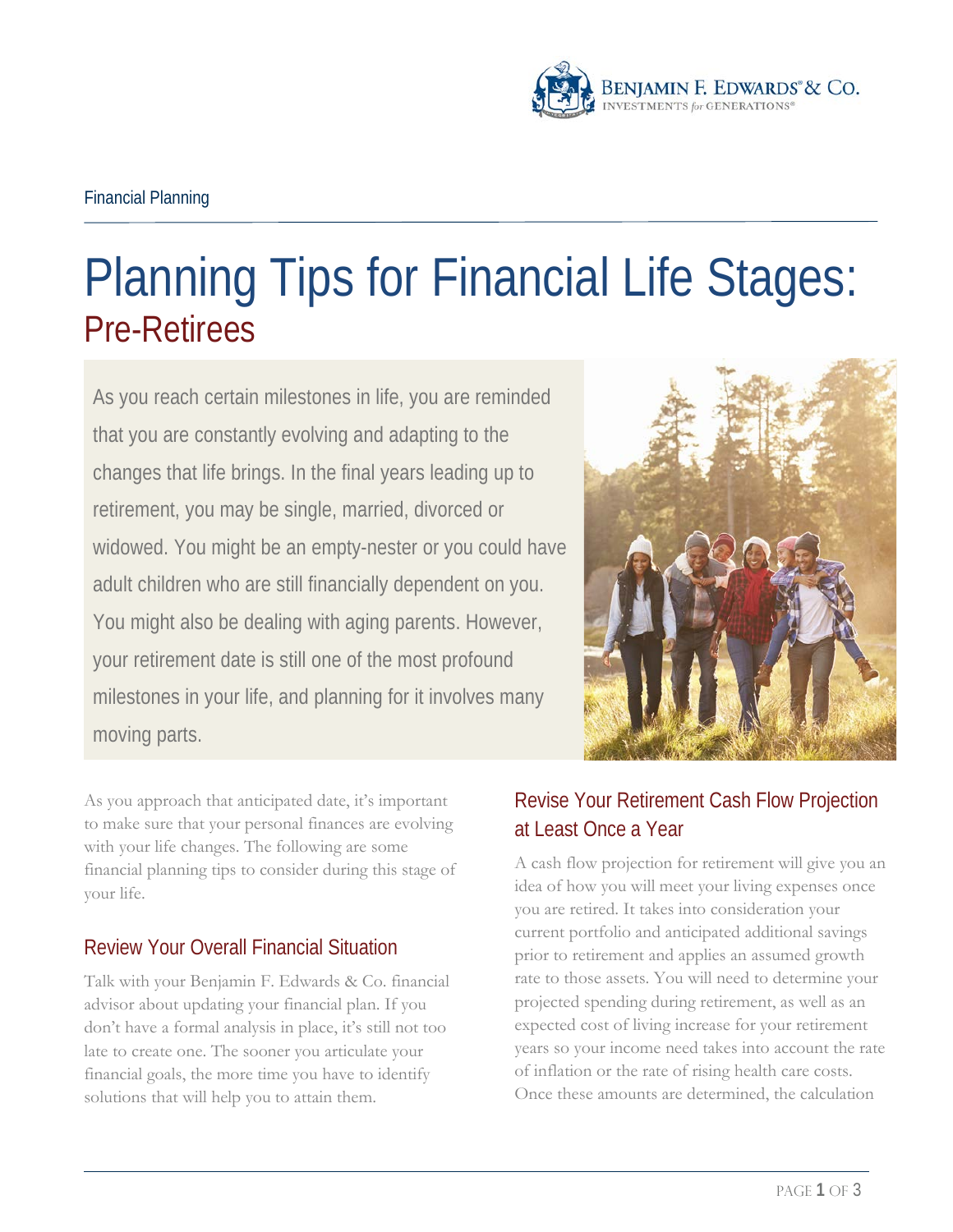

#### Financial Planning

can be made to see if you are on track to maintain your desired lifestyle in retirement or if you will need to make adjustments to your plan to retire comfortably. Keep in mind that the cash flow projection is just an estimate and will not guarantee any particular results in retirement. Nonetheless, it is a handy tool that helps you plan ahead.

#### Increase Your Savings

As your children grow up and move out or your earnings increase, you might find yourself with more disposable income. While you may wish to splurge a little after becoming an empty nester or after a pay increase, these are also good opportunities to increase your savings. Consider maximizing employer retirement plan contributions, including catch-up contributions if you are age 50 or older. In addition, consider traditional or Roth IRA contributions (and catch-up contributions) as well as adding more to your taxable investment account. Ask your financial advisor and/or tax professional for assistance with determining which type of investment account is most advantageous for your situation.

## Review Your Investment Allocation

As you move closer to retirement, your investment allocation will probably need to be tweaked. Most people reduce equity exposure and increase their fixed income holdings in order to preserve principal as they approach their retirement date. Your investment allocation should match your risk tolerance and time frame for investing.

# Create or Update Your Estate Plan

As you accumulate wealth, your estate needs and goals will probably change. You could have exposure to estate taxes. You might be more interested in planning for leaving a legacy for your family. Planning for death and incapacity also become more important. Meet with your professional team to review your goals. Your estate attorney can then draft the appropriate documents or revise old documents accordingly. For more information, ask your financial advisor for the report titled *Essential Estate Planning Documents*.

# Review Your Life Insurance Policies

Work with your financial advisor to review your current statement for any life insurance policies you have to make sure that the policies are still providing the protection they were intended to provide.

Life insurance is a great way to create liquidity after death without having to sell assets. If you need additional life insurance for estate tax or legacy purposes, apply for coverage sooner rather than later, as insurability becomes an issue with age and increasing health concerns.